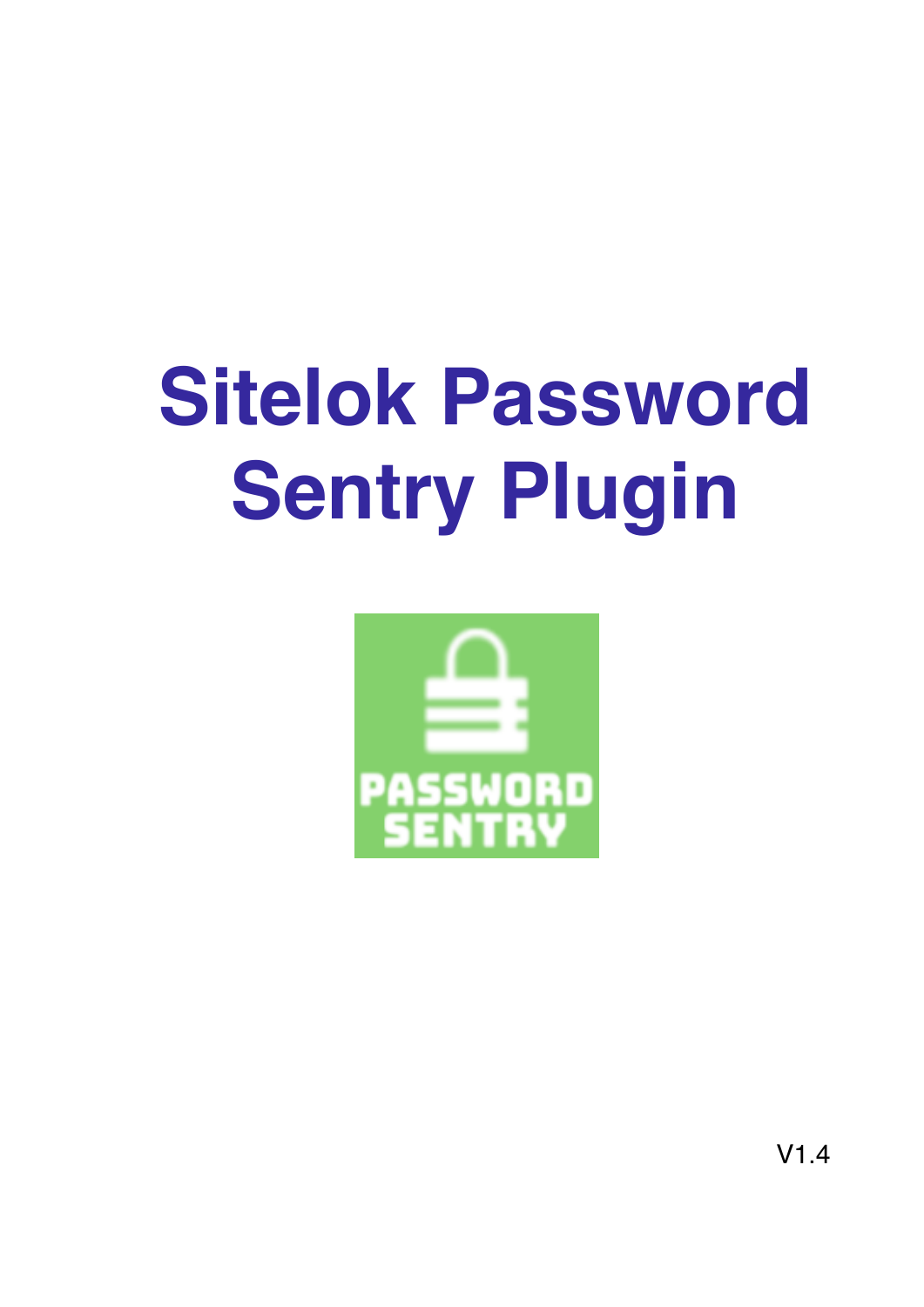#### **Sitelok Amazon Password Sentry Plugin**

Copyright 2012-2022 Vibralogix. All rights reserved.

This document is provided by Vibralogix for informational purposes only to licensed users of the Sitelok product and is provided on an 'as is' basis without any warranties expressed or implied.

Information in this document is subject to change without notice and does not represent a commitment on the part of Vibralogix. The software described in this document is provided under a license agreement. The software may be used only in accordance with the terms of that license agreement. It is against the law to copy or use the software except as specifically allowed in the license.

It is the users responsibility to ensure the suitability of the product before using it. In no circumstances will Vibralogix be responsible for any loss or damage of data or programs as a result of using the product. Your use of the product implies acceptance of these terms.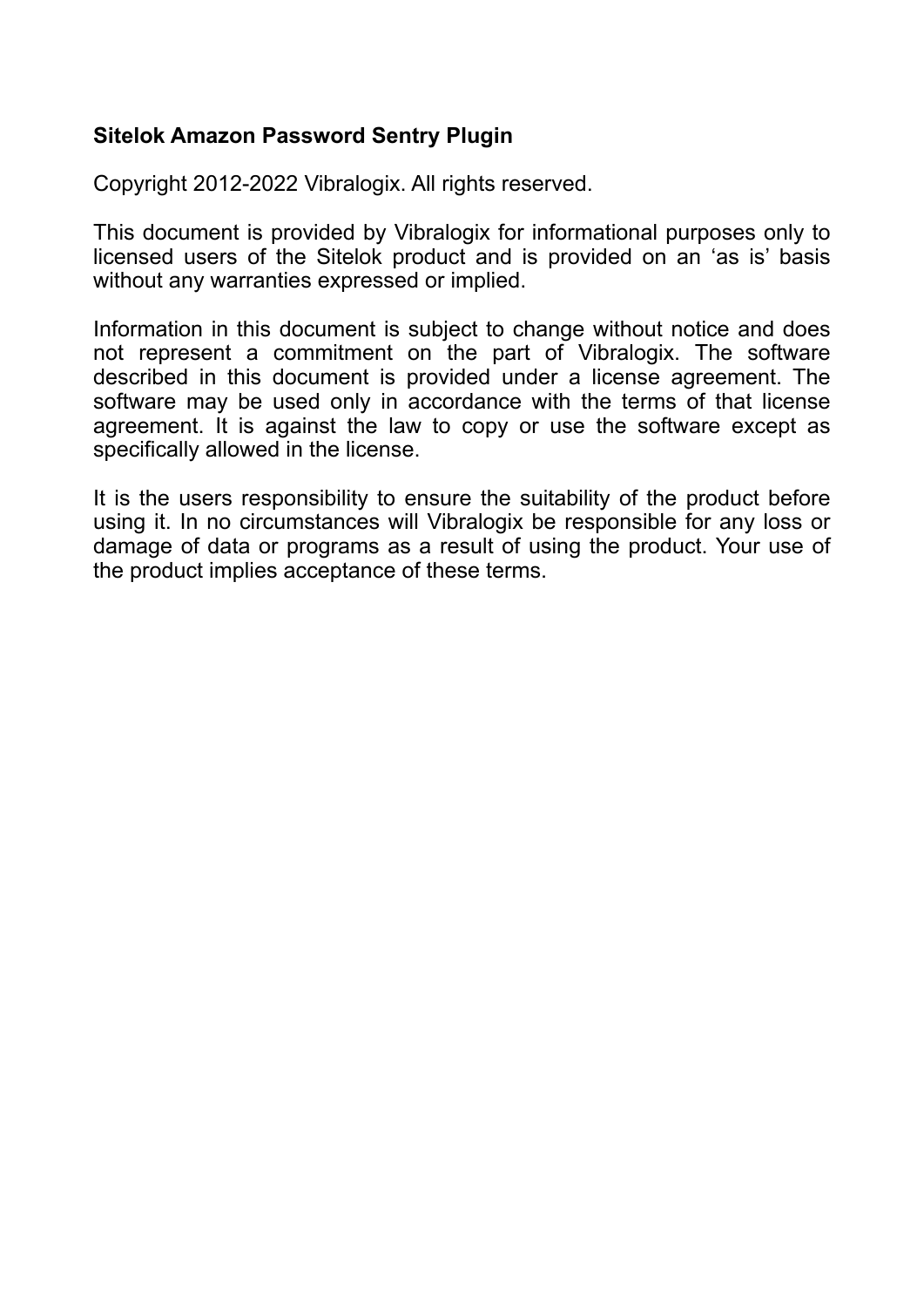# **Contents**

| What is the Sitelok Password Sentry plugin?4 |
|----------------------------------------------|
|                                              |
|                                              |
|                                              |
|                                              |
|                                              |
|                                              |
|                                              |
|                                              |
|                                              |
|                                              |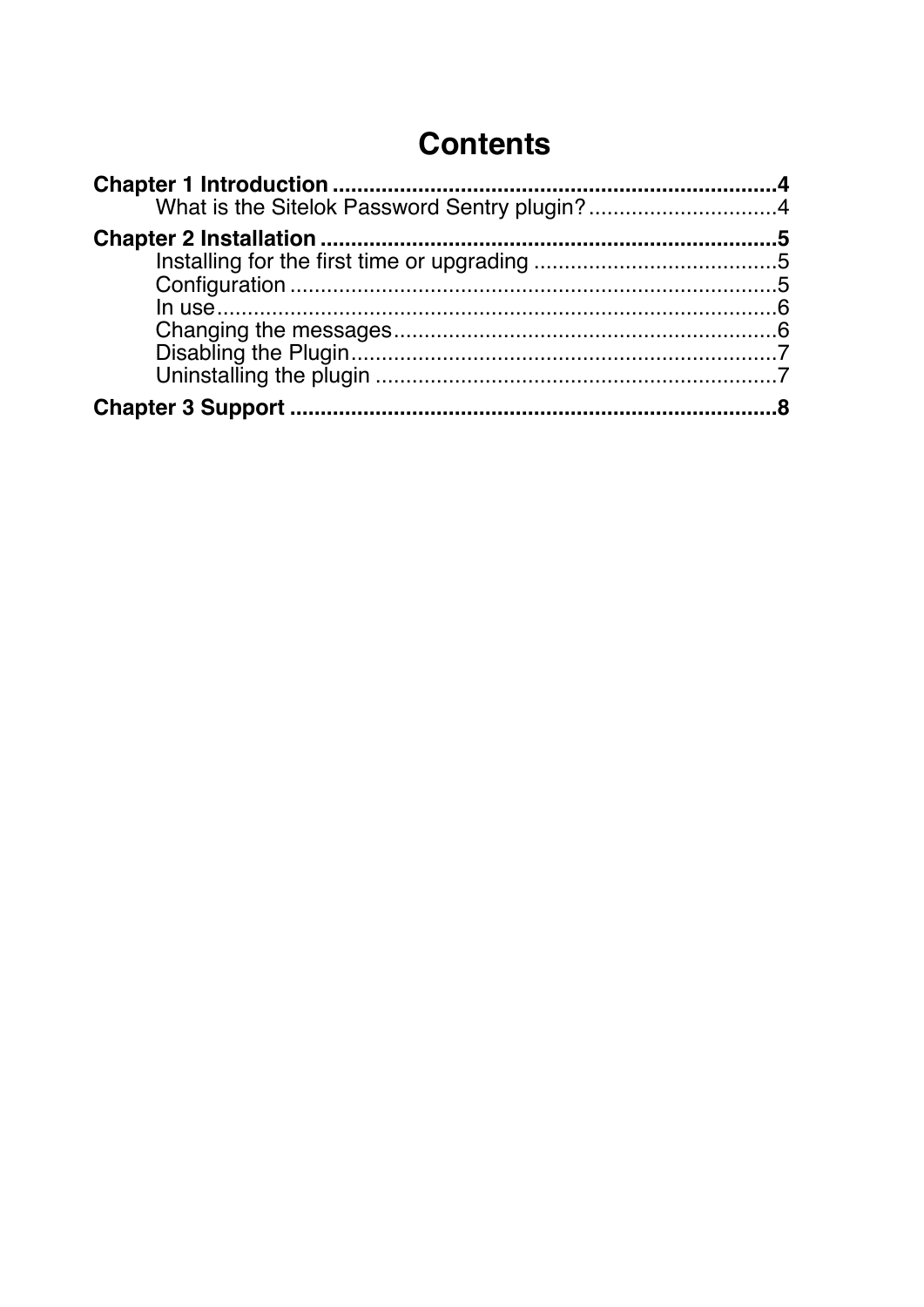# <span id="page-3-0"></span>**Chapter 1 Introduction**

## <span id="page-3-1"></span>**What is the Sitelok Password Sentry plugin?**

Password Sentry is a third party product that analyzes user logins to detect and suspend users that are sharing passwords. It can also detect VPN use and block IP addresses. This plugin allows integration of the Password Sentry system with Sitelok so that login is blocked if a user account is suspect.

For more information about Password Sentry please visit the developers site at <https://www.password-sentry.com>.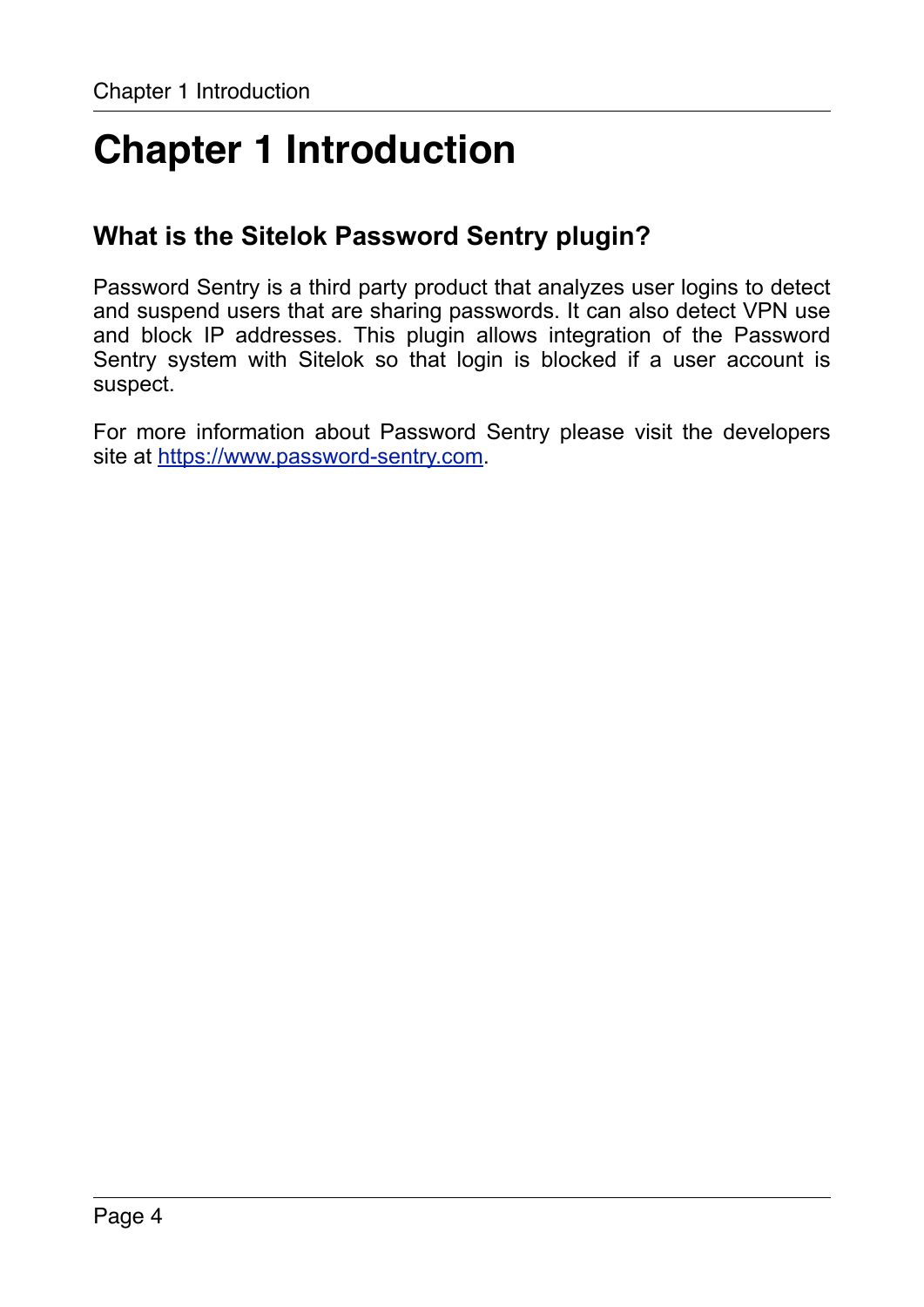# <span id="page-4-0"></span>**Chapter 2 Installation**

## <span id="page-4-1"></span>**Installing for the first time or upgrading**

- 1) Extract the contents of the zip file to your PC.
- 2) Upload the plugin\_passwordsentry folder to your existing Sitelok slpw folder using FTP. There are no special permissions required on most servers.
- 3) Login to the Sitelok control panel.
- 4) Open the following URL in the browser

https://www.yoursite.com/slpw/plugin\_passwordsentry/install.php

which will start the installation process. If all is well you will be taken to the plugin preferences page where you will see the plugin listed.

If you have any problems with installation please let us know so that we can help you.

# <span id="page-4-2"></span>**Configuration**

In the Sitelok admin click **Password Sentry** in the **Plugins** menu to display the plugin page.

| Settings                                                                                      |  |
|-----------------------------------------------------------------------------------------------|--|
| <b>Password Sentry URL</b>                                                                    |  |
|                                                                                               |  |
| This should be similar to http://www.yoursite.com/hed67r2det23uy3/sentry.php?setupname=setup1 |  |
| <b>Block ADMIN users?</b>                                                                     |  |
| Never block ADMIN users<br>٠                                                                  |  |
| To stop ADMIN users getting locked out it is recommended to set 'Never block ADMIN users'     |  |
| User message type                                                                             |  |
| Show plugin message<br>$\checkmark$                                                           |  |
|                                                                                               |  |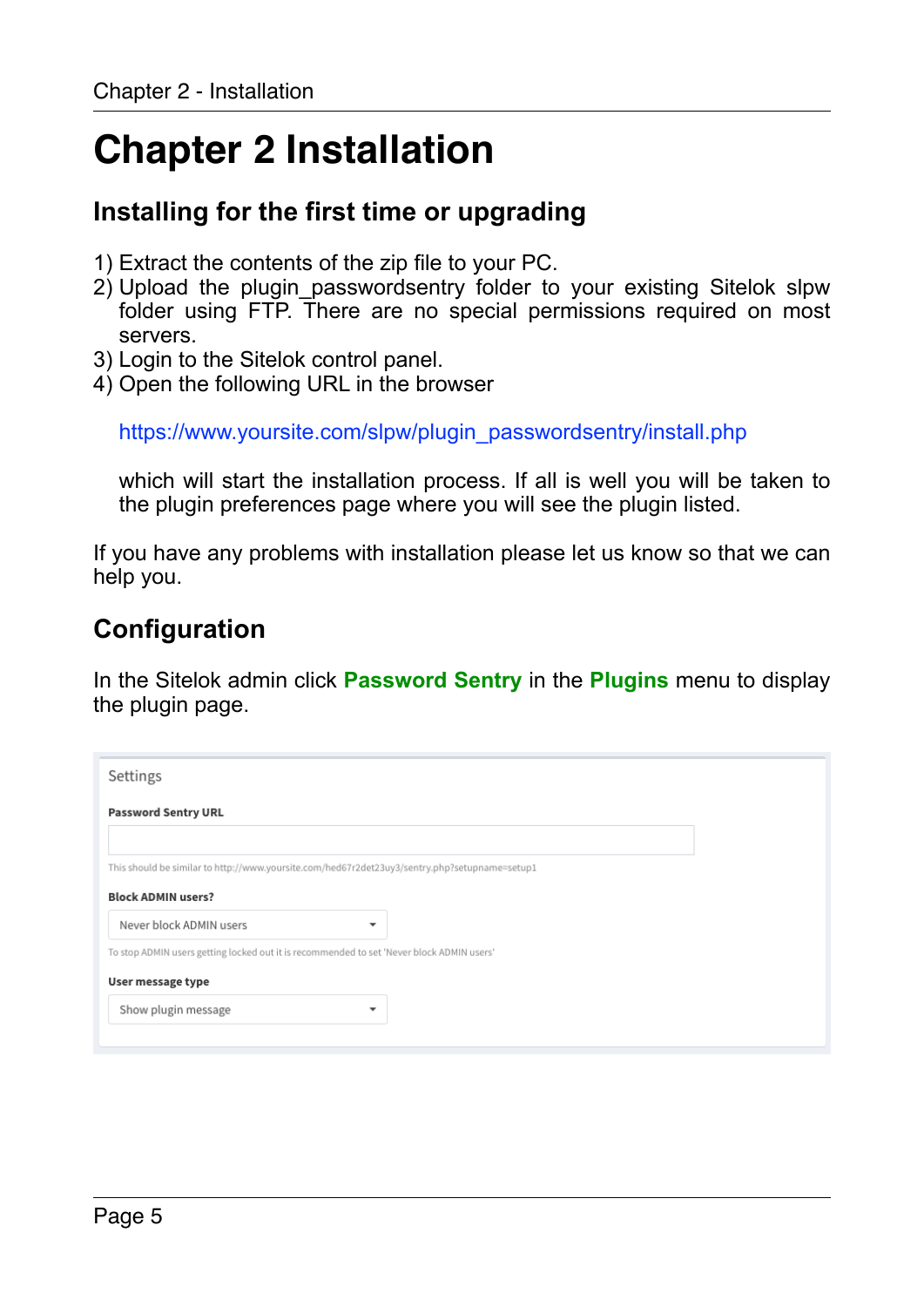#### **Password Sentry URL**

Set this to the URL provided by Password Sentry for checking users. Thi s will usually be a URL such as

http://www.yoursite.com/hed67r2det23uy3/sentry.php?setupname=setup1

where setup1 at the end is the setup name you are using.

#### **Block ADMIN users?**

Normally you should leave this setting as Never Block Admin Users. If you set this to Handle ADMIN as other users then there is of course a risk you may ave your own account suspended!

#### **User message type**

This setting determines what the user sees if they are blocked by Password Sentry.

#### Show plugin message

This will display the plugin defined message in the login form. By default this is 'Your account has been suspended'. You can change the message and also enable more specific messages as described below.

#### Show Password Sentry error message

This will display the Password Sentry message in the login form. This will be something like 'Denied Access :: Flagged as Proxy or VPN' but depends on the reason the user has been blocked.

#### Redirect to Password Sentry page

This will cause the user to be redirected to the URL defined in Password Sentry.

Click **Save** to store the settings.

#### <span id="page-5-0"></span>**In use**

At login Password Sentry will check the user and if is suspected of password sharing will be blocked access.They will either see a message in the long form or be redirrected to a Password Sentry page depending on the plugin settings.

#### <span id="page-5-1"></span>**Changing the messages**

You can change the default message by adding this line to your slconfig.php file. (anywhere is OK).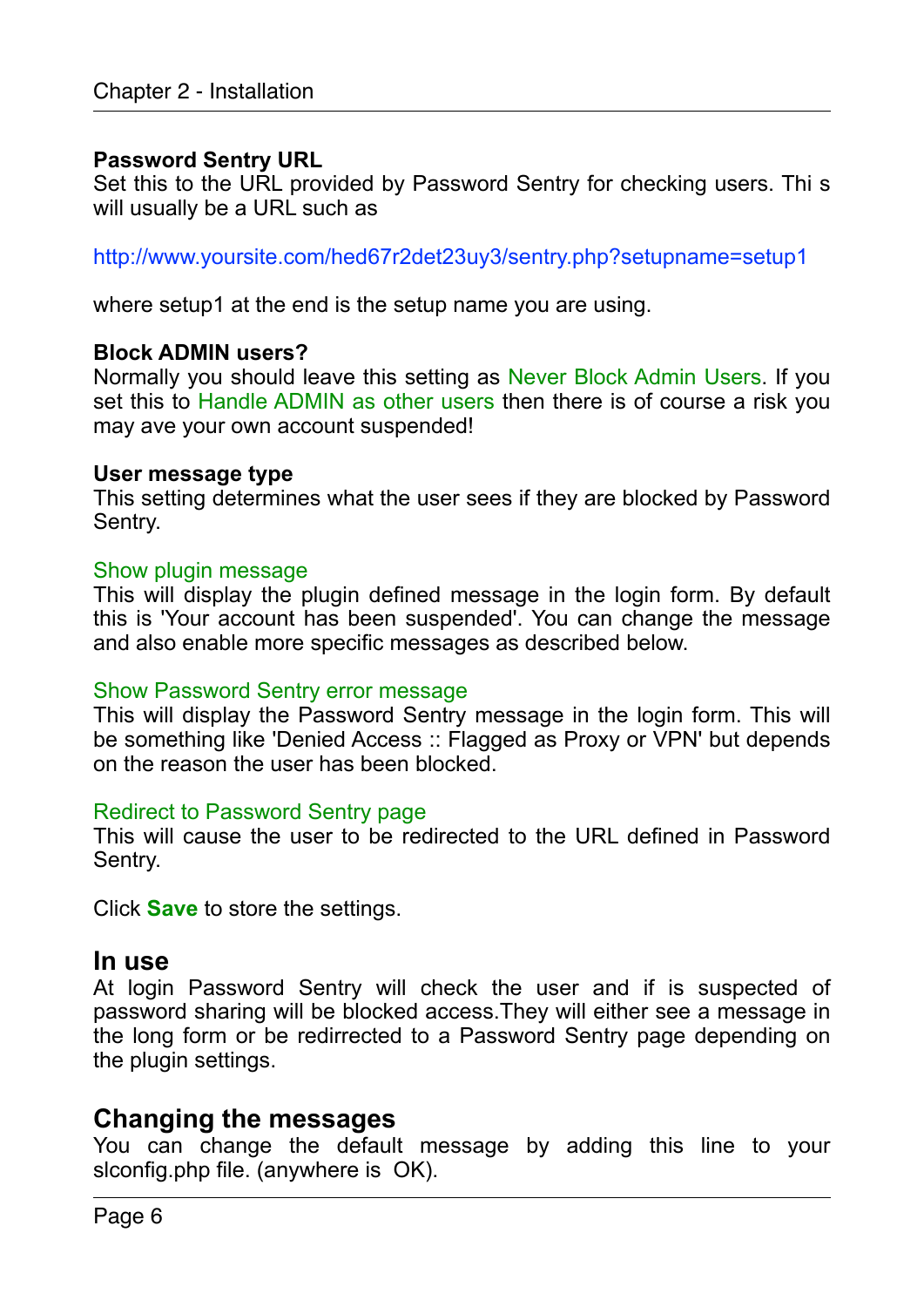define("MSG\_PS\_ACCESSDENIED","Your account has been suspended");

You can change the message as needed. We set message text in slconfig.php instead of using plugin settings as it enables programmatic changes to be made for language or other reasons.

If you wish to have reason specific messages you can either set the message type to 'Show Password Sentry message' or you can add the following to slconfig.php

define("MSG\_PS\_ACCESSDENIED1","Your IP has been banned"); define("MSG\_PS\_ACCESSDENIED2","Your country has been banned"); define("MSG\_PS\_ACCESSDENIED2","Proxy / VPN IP Denied Access"); define("MSG\_PS\_ACCESSDENIED2","User Suspended"); define("MSG\_PS\_ACCESSDENIED2"," System Error");

## <span id="page-6-0"></span>**Disabling the Plugin**

To disable the Amazon SES plugin select **Plugin Preferences** in the **Plugin** menu option of Sitelok. Uncheck the enable box for the plugin and click the **Save** button. You can enable it again in the same way.

### <span id="page-6-1"></span>**Uninstalling the plugin**

To permanently remove the plugin and its settings follow these steps.

- 1) Disable the plugin as above.
- 2) Click the delete icon next the plugin in the disabled plugins section.
- 3) Confirm the action in the alert box.

If the plugin is uninstalled successfully you will be returned to the plugin preferences page.